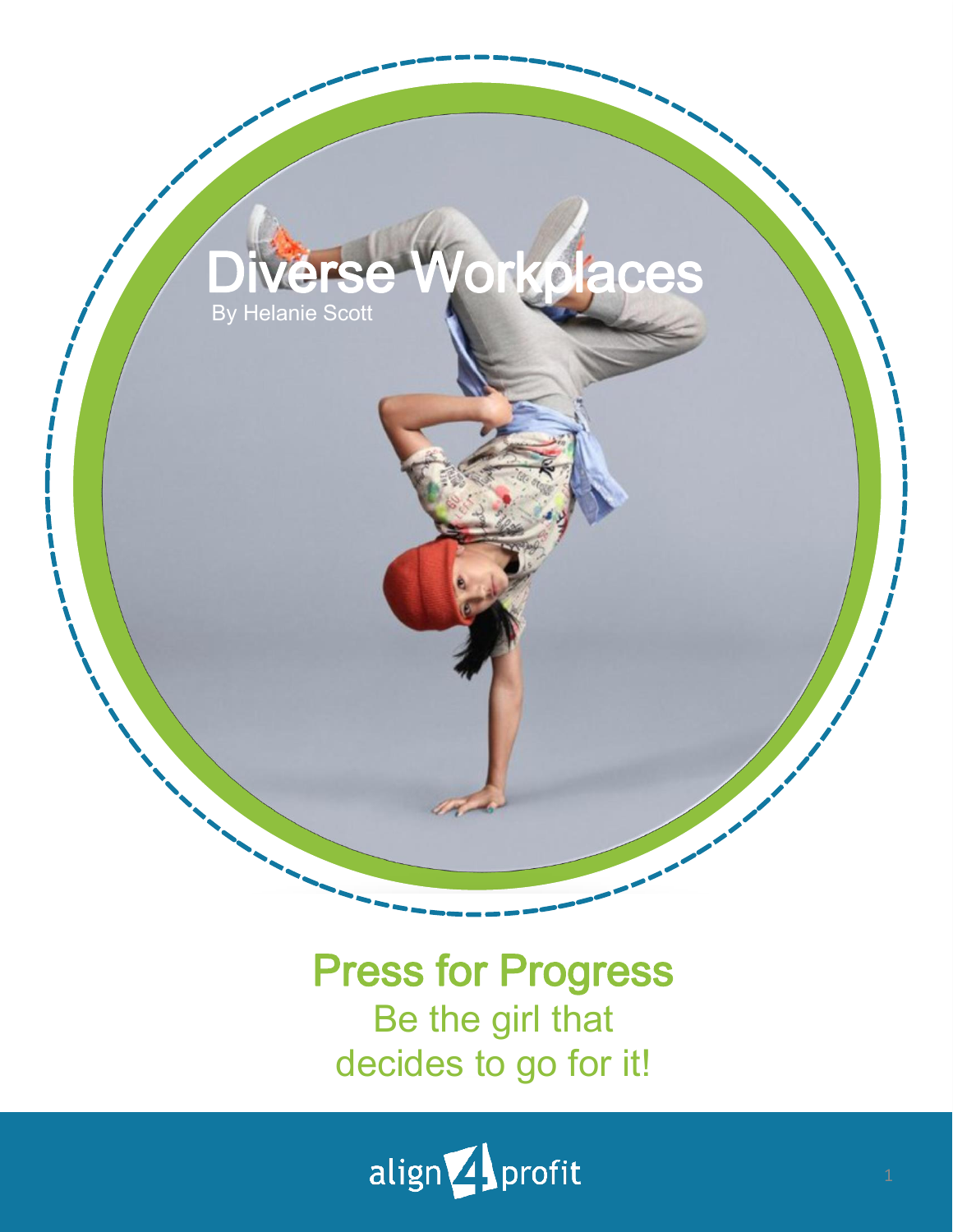

## **Embracing Diversity Workshop**

Let's deepen and widen the conversation of diversity and inclusion to bring about real change in your organization.

We have all read the research that confirms the organizational benefits of diversity. Your leaders know that diverse teams and organizations are more creative, solve problems better, and ultimately perform better financially. Perhaps you have shared with managers and employees alike the most common biases present in the workplace. However most organizations are not making real progress towards inclusion in their organizations.

One way to address this dilemma is to introduce the concept of 'continuous constructive dialogue' where we talk about, not in a narrow sense only, about race and gender, but in a wide sense about how to embrace all differences. Let's not apply discussions in a silo approach - for managers only - but let's go wide to all employees and apply a collective effort to this challenge.

Let's go deeper too, not by forcing nonprejudice concepts upon employees but rather have individuals personally choose, freely, how they can be more connected to themselves and their social world.

Building a truly inclusive environment does not happen overnight, much like building relationships, it takes place over time.

So what can we all do to contribute towards embracing diversity?

Our 90 minute workshop takes participants through a journey of:

- 1. A common language to talk about Diversity and Inclusion.
- 2. Self-discovery of how we all have biases that impact the way we work and collaborate.
- 3. Understanding how society can impact gender differences and how it shows up at work.
- 4. A discussion of how we, as women, can continue constructive dialog around Diversity and Inclusion to press towards progress.



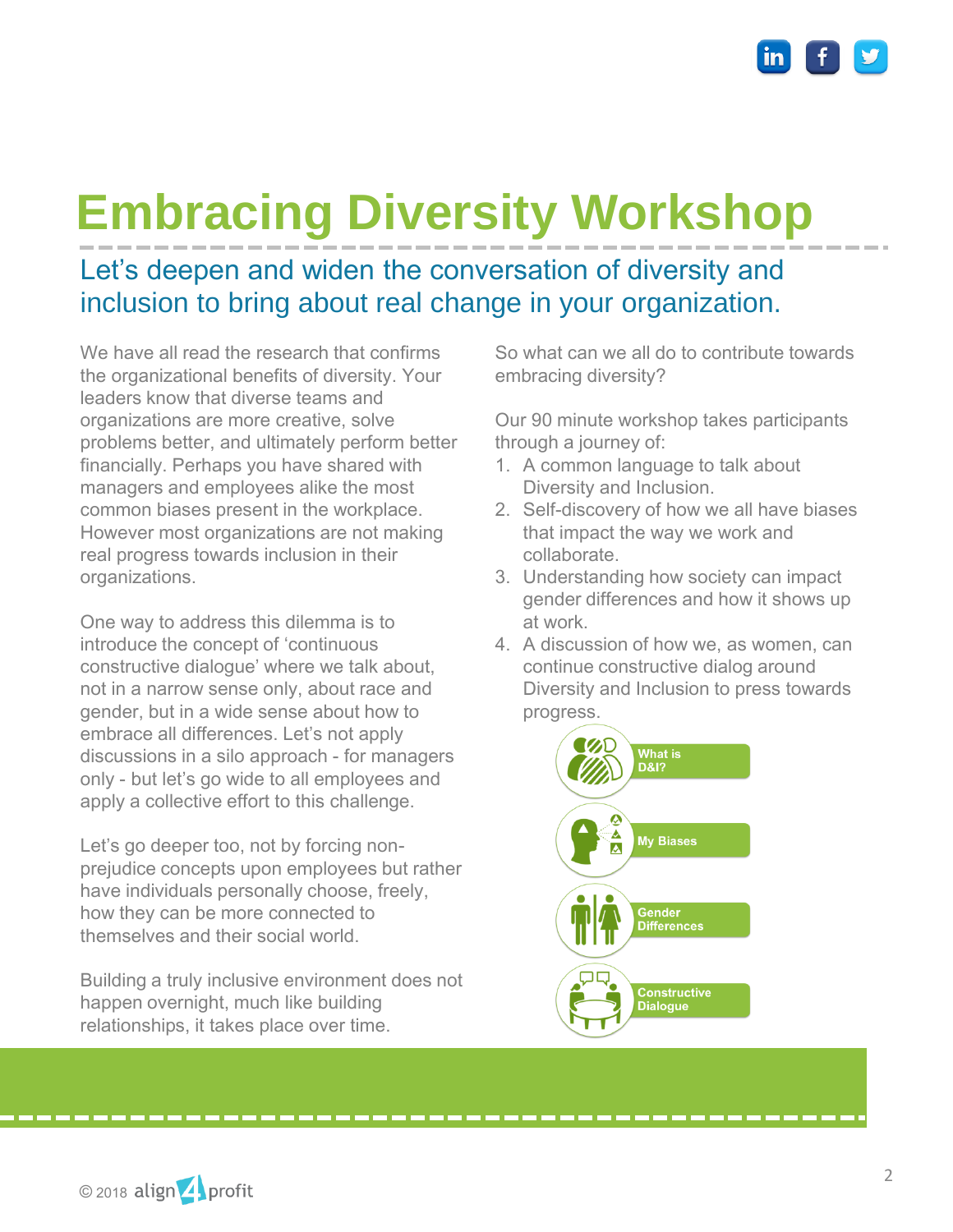# **Helanie Scott**

Passion. Courage. Knowledge.

Helanie Scott is CEO of [Align4Profit](http://www.align4profit.com/) in Dallas, Texas. Her tenacious spirit and passion for excellence make her unsurpassed as a change agent, transformation specialist, high performing team developer, and successful entrepreneur. She is energetic and straightforward with the experience and commitment to deliver.

Helanie (pronounced yeh-LAH-nee) has driven stunning leadership & cultural transformations for an impressive list of organizations. She has mastered the ability to connect with her



audiences in the boardroom, classroom, on stage, or in one-on-one coaching sessions.

Raised in a small, South African mining town, by the age of 21 Helanie had set out on her own in Johannesburg, learned the ropes of the big city, and purchased the business that hired her.

She emigrated to Canada and then to the United States, researching and studying leadership and organizational development, and growing her Align4Profit consulting firm.

With many successfully executed Human Capital assignments to her credit—in the United States, Canada, United Kingdom, India, Poland, South America, and South Africa, to name a few—she embraces diversity. Her Global experience has made her particularly adept at understanding and capitalizing on unique points of difference by engaging perceptions within multicultural companies as well as multicultural markets and strictly domestic organizations. Backed by solid psychological research, all of her easyto-use and profoundly effective development tools can be put to work immediately.

Helanie gives back and serves on the advisory board of My Possibilities, an organization that offers a first-of-its-kind program for adults with special needs.

"Past training was too theoretical. Helanie's approach is practical with great stories and examples to make it usable." -- Per Löfgren, SVP CFO, Ericsson